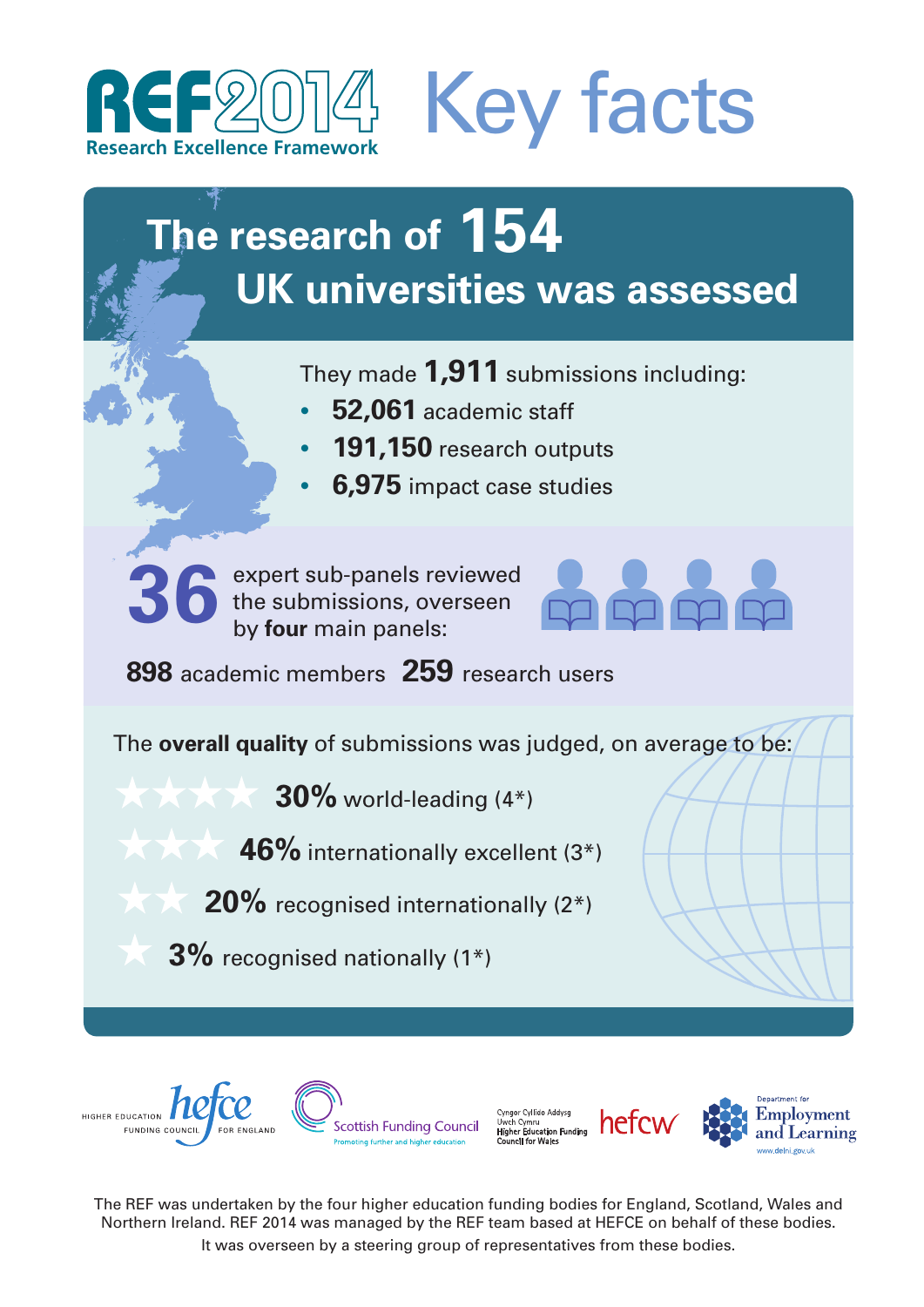### Overall results

The results of the 2014 REF demonstrate the high quality and enhanced international standing of research conducted in UK universities. Through the assessment, the expert panels found:

### **'Excellence'**

- Significant improvement was found in the quality of research since the last assessment exercise. On average across all submissions, **22% of outputs were judged worldleading (4\*)**, up from 14% in the previous exercise in 2008. A further **50% were judged internationally excellent (3\*)**, up from 37%.
- These increases are consistent with independent evidence about the improved performance of UK research and the views of the international members of the REF panels.
- Significant improvement was found across a broad range of universities.

# **'Diversity'**

- Excellence was found across all types and forms of research including applied, basic, practice-based and strategic research; and in all forms of research endeavour including collaborative, interdisciplinary and multidisciplinary research.
- Research outputs from early career researchers and staff with circumstances such as maternity leave or part-time working were rated just as highly as research from other staff.
- World-leading work remains concentrated in the most research-intensive universities and was again found in many diverse UK universities, with submissions of all sizes. Benchmarked against international standards, **three-quarters of the universities** had **at least 10%** of their submitted work graded as **world-leading (4\*)**. The **top quarter** had **at least 30%** graded as **world-leading (4\*)**.

## **'Impact'**

- For the first time, the assessment provides evidence of the impact of UK research. Impressive impacts were found in all disciplines, and from many diverse UK universities with submissions of all sizes.
- On average across all submissions, **44% of impacts were judged outstanding (4\*)** by over 250 external users of research, working jointly with the academic panel members. A further **40% were judged very considerable (3\*)**.
- Outstanding impacts on the economy, society, culture, public policy and services, health, the environment and quality of life – within the UK and internationally – were found. These reflect universities' productive engagements with a very wide range of public, private and third sector organisations, and engagement directly with the public.

|                                                                                                                          |             | 4*  | $3*$ | 2*  | $1*$ |       |
|--------------------------------------------------------------------------------------------------------------------------|-------------|-----|------|-----|------|-------|
| Overall quality of all the submissions was, on average:                                                                  |             | 30% | 46%  | 20% | 3%   | $1\%$ |
| Overall quality is derived from<br>three elements – outputs, impact<br>and environment. They were<br>graded, on average: | Outputs     | 22% | 50%  | 24% | 4%   | 1%    |
|                                                                                                                          | Impact      | 44% | 40%  | 13% | 2%   | 1%    |
|                                                                                                                          | Environment | 45% | 40%  | 13% | 2%   | $0\%$ |

#### **Average results for all submissions**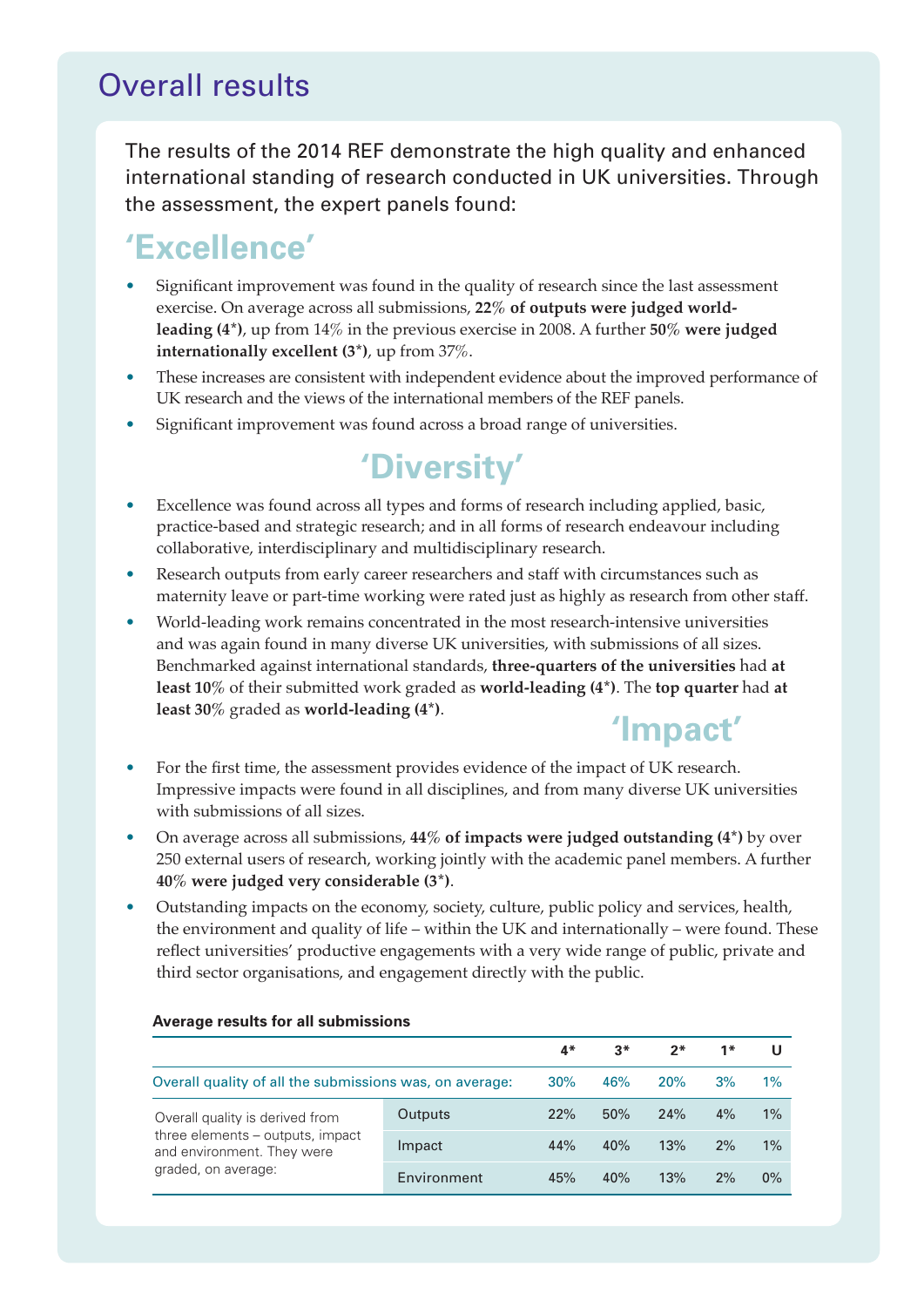### Aims of the REF

The four UK higher education funding bodies allocate about £2 billion per year of research funding to UK universities. They aim to support a dynamic and internationally competitive UK research sector that makes a major contribution to economic prosperity, national wellbeing and the expansion and dissemination of knowledge.

To distribute funds selectively on the basis of quality, the funding bodies assess universities' research through a periodic exercise. This was previously known as the Research Assessment Exercise (RAE), and was last conducted in 2008.

The 2014 REF replaced the RAE. It assessed the quality and impact of UK universities' research in all disciplines and the results will be used to allocate research funding from 2015-16.

### How it works

The REF is a process of expert review, carried out in 36 subject-based units of assessment (UOAs).

#### **2011-2012 Preparation**

The UK funding bodies appointed the REF expert panels, consulted the sector and published the criteria and guidelines for the exercise.

#### **2012-2013 Submissions**

Each institution decided which UOAs to submit in, and prepared their submissions. Submissions were made by 29 November 2013. **2014 Assessment** 

Expert panels – comprising 898 academics and 259 research users – reviewed the submissions. The results were published on 18 December 2014.

## Equality and diversity

Each university selected which staff to include in their submissions. To be eligible, staff needed to have been employed by the university on 31 October 2013, with an academic contract that included research responsibilities.

To support equality and diversity each university applied a code of practice on the fair and transparent selection of staff, and conducted an equality impact assessment.

Allowances were made for early career researchers and staff with other circumstances (such as maternity leave or part-time working) to be submitted with fewer outputs. Universities submitted 28% of staff with these circumstances, up from 13% in RAE 2008.